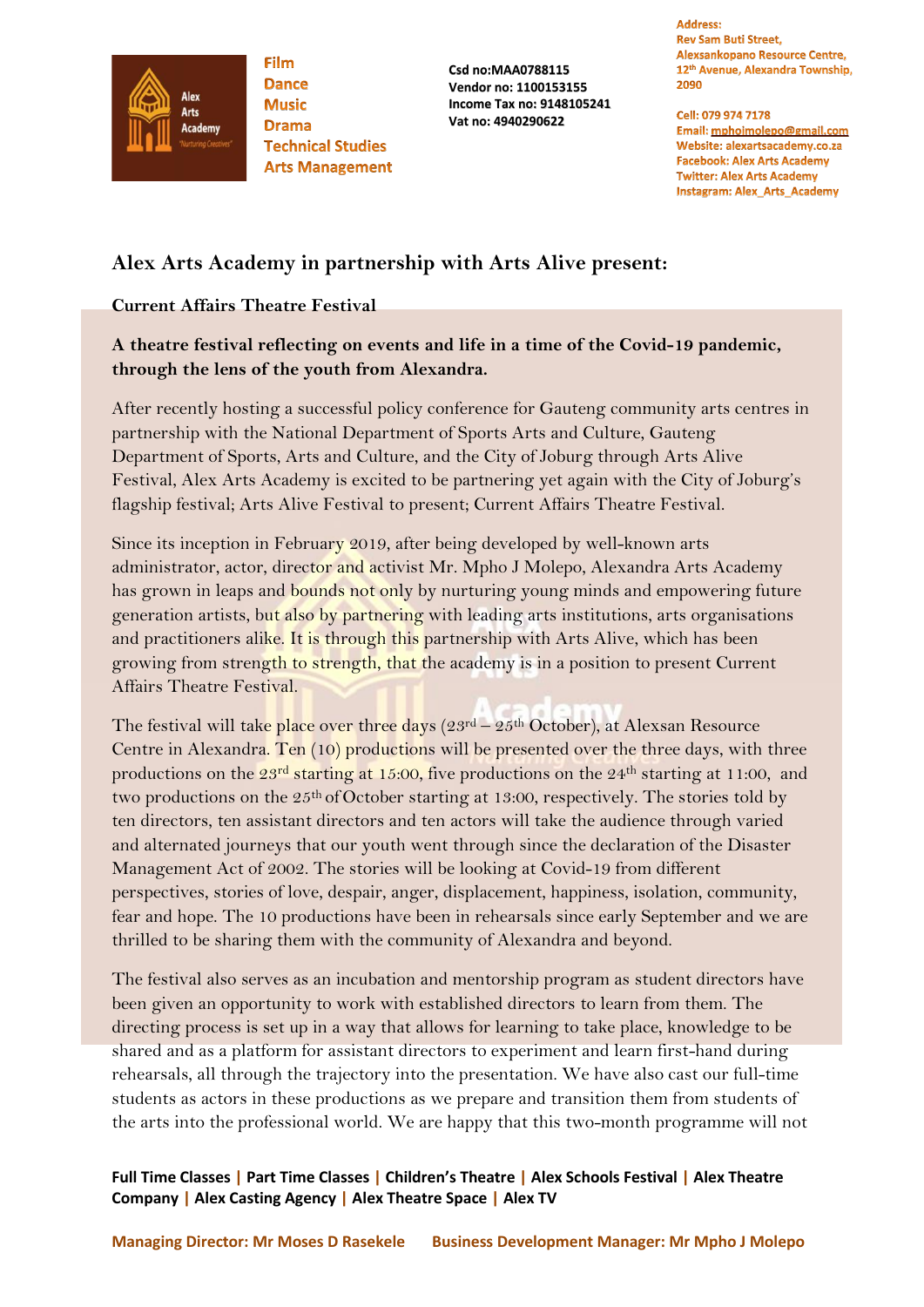

**Film Dance Music Drama Technical Studies Arts Management** 

**Csd no:MAA0788115 Vendor no: 1100153155 Income Tax no: 9148105241 Vat no: 4940290622** 

#### **Address: Rev Sam Buti Street,** Alexsankopano Resource Centre, 12<sup>th</sup> Avenue, Alexandra Township, 2090

Cell: 079 974 7178 Email: mphojmolepo@gmail.com Website: alexartsacademy.co.za **Facebook: Alex Arts Academy Twitter: Alex Arts Academy Instagram: Alex\_Arts\_Academy** 

only come out with ten productions, but a group of 23 students who would have gone through a process of mentorship and hands-on production in acting and directing.

**"The festival is an opportunity for our students to experiment, be mentored and transition into the industry… the two month mentorship programme is meant to give them hands-on experience in theatre making production processes". Moses Rasekele D, Festival Coordinator.**

**Current Affairs Theatre Festival Programme Day One The Public Defender** Directed by Avril Mkansi, assisted by Lerato Miyambo, Performed by Eugine Banda

#### **UBungoma**

Directed by Masiza Mbali, assisted by Mpendulo Mkungo and Mmamekgwa Masopa, performed by Khanyisile Dlamini.

## **Levels of Death**.

Directed by Sanele Mzimela, assisted by Caroline Bungela, Performed by Siphelele Maseko.

#### **Faceless**

Directed by Matlakala Motaung, assisted by Ntombizonke Mncube and Jackie Rasehlomi, performed by Mike Dzova **Academy** 

# **Day Two 24th October 2020 (Saturday)**

**Locked-Voices**: Directed by Mpho Masilela, assisted by Pfunzo Tshililo, Performed by Bridget Mogano

# **Uyaphi?**

Directed by Archie Matsetela, assisted by Lwazi Zungu, Performed by Kedibone Sekgobela

# **AT 19-YEAR-OLD**

Directed by Thabile Tshabalala, assisted by Sisanda Ntatawe, Performed by Tshepang Ramasehla

**Day Three 25th October 2020 (Sunday)**

# **The Struggle**

Directed by Sipho Manganyi and Xolani Sango, Performed by Simphiwe Jako

**Full Time Classes | Part Time Classes | Children's Theatre | Alex Schools Festival | Alex Theatre Company | Alex Casting Agency | Alex Theatre Space | Alex TV**